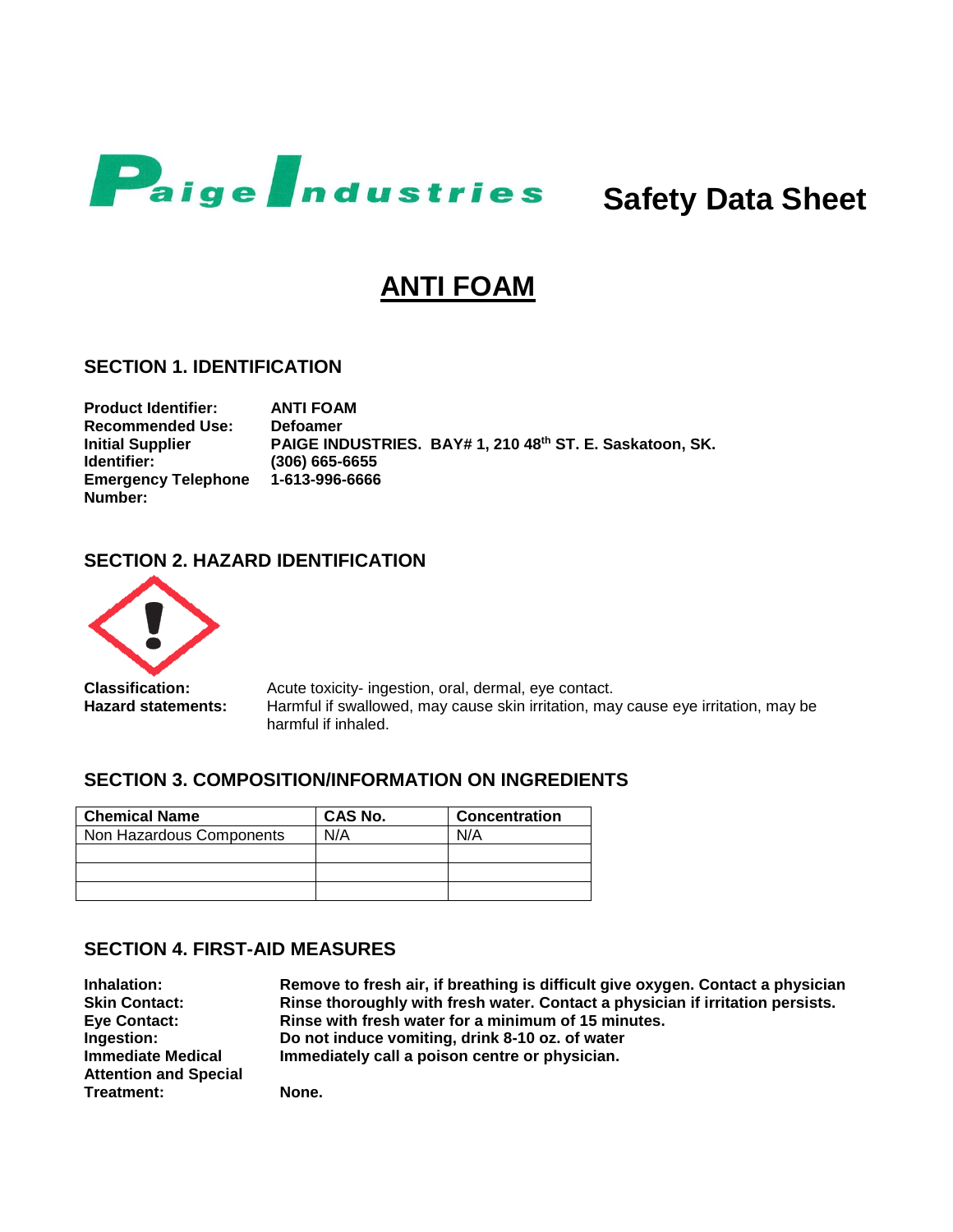## **SECTION 5. FIRE-FIGHTING MEASURES**

| <b>Extinguishing Media</b><br><b>Suitable</b><br>Extinguishing | Not applicable.            |
|----------------------------------------------------------------|----------------------------|
| Media:                                                         |                            |
| Unsuitable<br>Extinguishing                                    | Not applicable.            |
| Media:                                                         |                            |
| <b>Specific Hazards</b>                                        | Not applicable.            |
| Arising from the                                               |                            |
| Product:                                                       |                            |
| <b>Special Protective</b>                                      | <b>Refer to Section 8.</b> |
| <b>Equipment and</b>                                           |                            |
| <b>Precautions for Fire-</b>                                   |                            |
| Fighters:                                                      |                            |

## **SECTION 6. ACCIDENTAL RELEASE MEASURES**

**Methods for Containment and Cleaning Up: Put on protective equipment (section 8). Stop leak if safe to do so. Ventilate enclosed areas. Absorb with an inert material and place in appropriate waste disposal container. Finish cleaning by spreading water on contaminated surface. Dispose of according to regulatory requirements.**

#### **SECTION 7. HANDLING AND STORAGE**

**Precautions for Safe Handling: Avoid skin and eye contact. Do not ingest. Conditions for Safe Storage: Keep container closed and away from heat and flame. Store in a cool, dry, well ventilated area.**

## **SECTION 8. EXPOSURE CONTROLS/PERSONAL PROTECTION**

**Control Parameters**

| <b>Chemical Name</b> | <b>ACGIH® TLV®</b> |             | <b>OSHA PEL</b> |             |
|----------------------|--------------------|-------------|-----------------|-------------|
|                      | <b>TWA</b>         | <b>STEL</b> | <b>TWA</b>      | <b>STEL</b> |
|                      |                    |             |                 |             |
|                      |                    |             |                 |             |

**Notes**

| <b>Appropriate Engineering</b> | Local general exhaust recommended.                 |
|--------------------------------|----------------------------------------------------|
| <b>Controls:</b>               |                                                    |
| <b>Individual Protection</b>   | Safety shower and eye wash station. Rubber gloves. |
| <b>Measures:</b>               |                                                    |
| <b>Eye/Face Protection:</b>    | Chemical safety goggles or face shield.            |
| <b>Skin Protection:</b>        | Cover all or apron.                                |
| <b>Respiratory Protection:</b> | NIOSH respirator with organic vapour cartridges.   |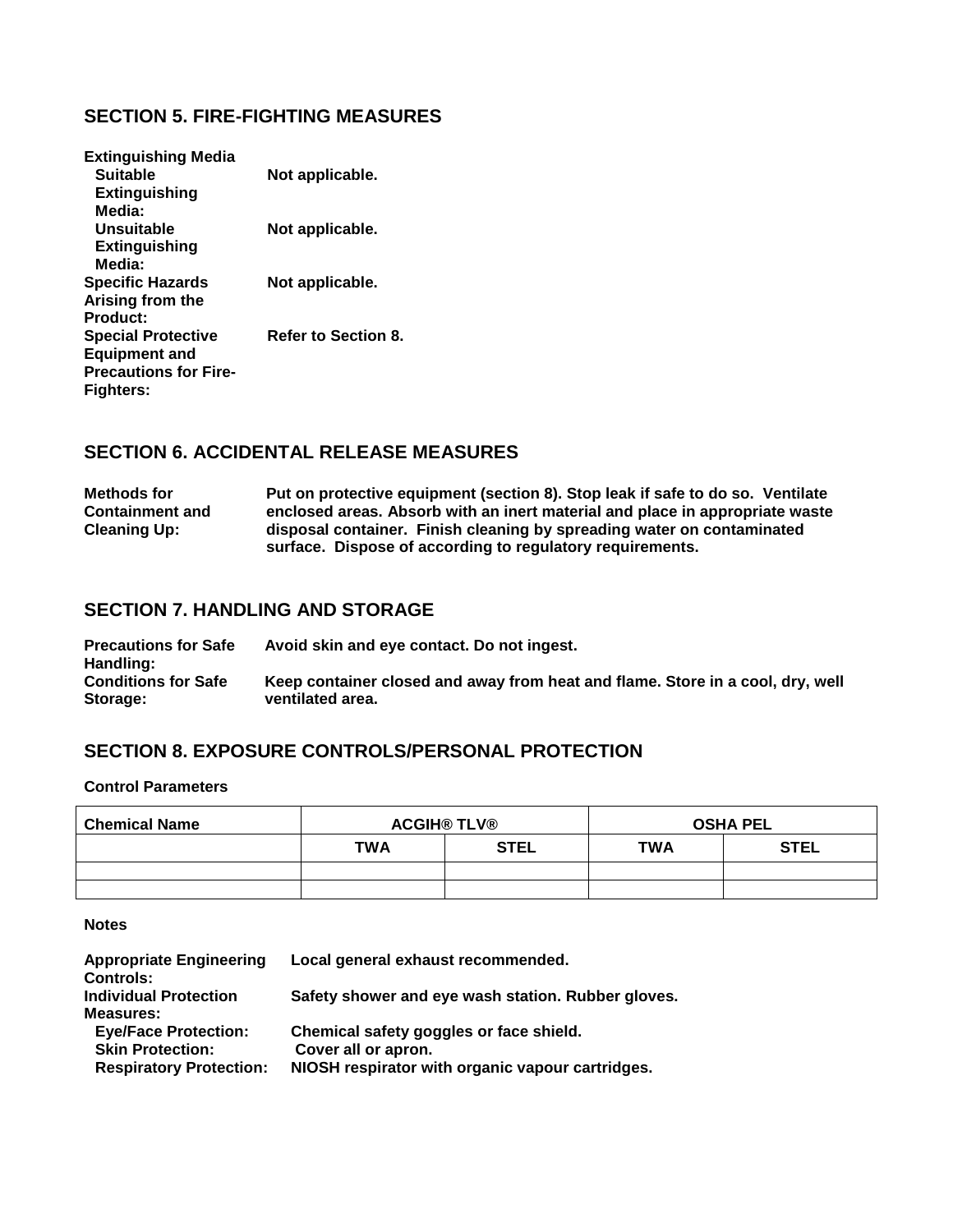#### **SECTION 9. PHYSICAL AND CHEMICAL PROPERTIES**

| Appearance:<br>Odour:<br><b>Odour Threshold:</b><br>pH:                      | <b>White liquid</b><br>No scent<br>Not applicable<br>7.5 |
|------------------------------------------------------------------------------|----------------------------------------------------------|
| <b>Freezing Point:</b><br><b>Initial Boiling Point</b><br>and Boiling Range: | 0 C<br>Not available                                     |
| <b>Flash Point:</b>                                                          | Not available                                            |
| <b>Evaporation Rate:</b>                                                     | Not available                                            |
| <b>Flammability (solid,</b><br>gas):                                         | NΟ                                                       |
| <b>Upper and Lower</b>                                                       | Not available                                            |
| <b>Flammability or</b>                                                       | Not available                                            |
| <b>Explosive Limit:</b>                                                      |                                                          |
| <b>Vapour Pressure:</b>                                                      | unknown                                                  |
| <b>Vapour Density:</b>                                                       | 1.00                                                     |
| $(air = 1)$                                                                  |                                                          |
| <b>Relative Density:</b>                                                     | Not available                                            |
| (water = 1)                                                                  |                                                          |
| <b>Solubility in Water:</b>                                                  | Not available                                            |
| <b>Solubility in Other:</b>                                                  | Not available                                            |
| Liquids                                                                      |                                                          |
| <b>Partition Coefficient,</b>                                                | Not available                                            |
| n-Octanol / Water:                                                           |                                                          |
| (Log Kow)                                                                    |                                                          |
| <b>Auto-ignition</b>                                                         | Not available                                            |
| Temperature:                                                                 |                                                          |
| <b>Decomposition</b>                                                         | Not available                                            |
| Temperature:                                                                 |                                                          |

# **SECTION 10. STABILITY AND REACTIVITY**

| <b>Reactivity:</b>          | None          |
|-----------------------------|---------------|
| <b>Chemical Stability:</b>  | Yes           |
| <b>Possibility of</b>       | Nο            |
| <b>Hazardous Reactions:</b> |               |
| <b>Conditions to Avoid:</b> | Not available |
| Incompatible                | None Known    |
| <b>Materials:</b>           |               |
| <b>Hazardous</b>            | Not available |
| <b>Decomposition</b>        |               |
| <b>Products:</b>            |               |

# **SECTION 11. TOXICOLOGICAL INFORMATION**

## **Likely Routes of Exposure**

\_X\_Inhalation **X** Skin contact **X** Eye contact **X** Ingestion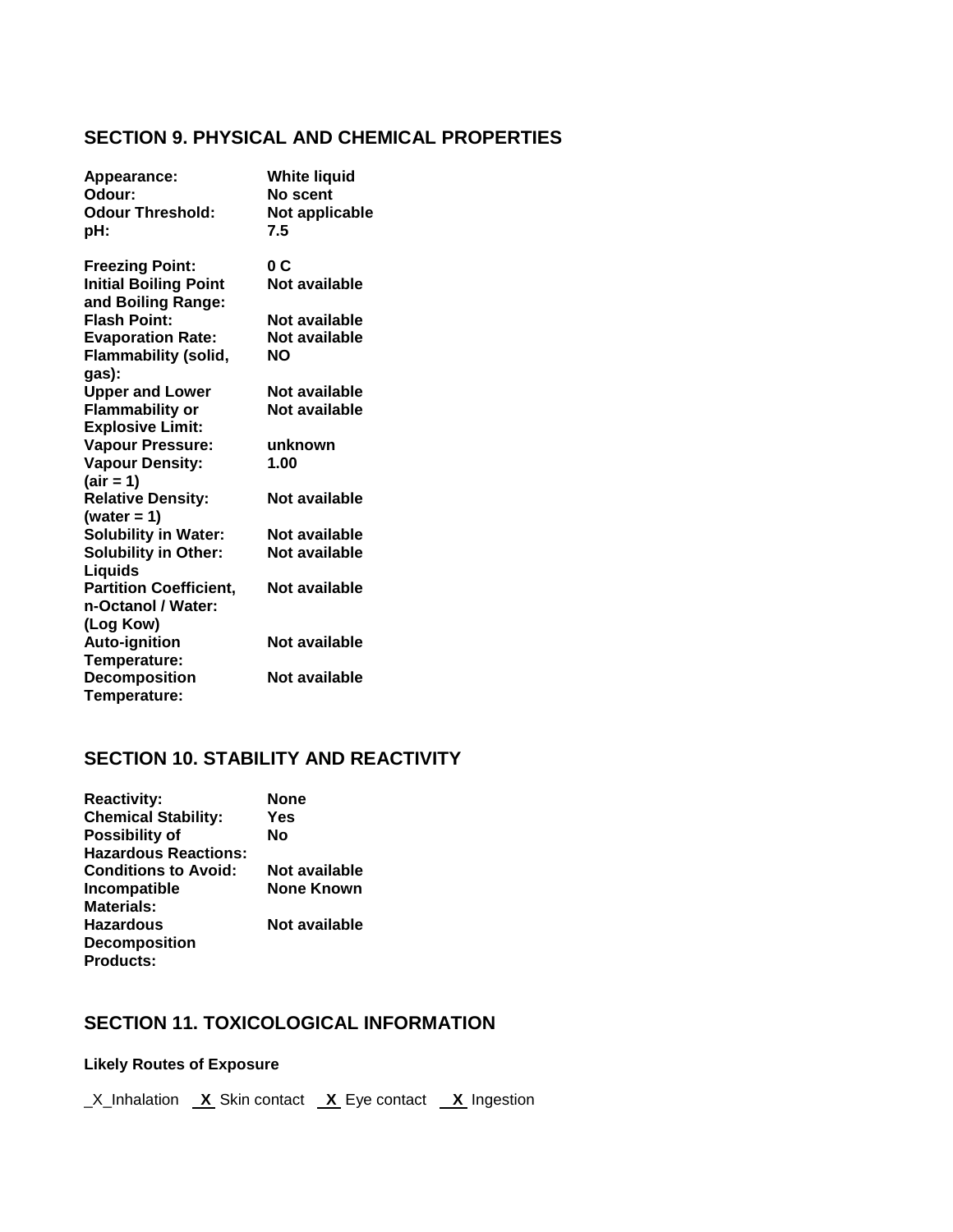| <b>Acute Toxicity:</b><br><b>Skin Corrosion /</b><br>Irritation:                       | Prolonged or repeated contact to skin may cause dermatitis.                                                        |                                  |             |               |  |
|----------------------------------------------------------------------------------------|--------------------------------------------------------------------------------------------------------------------|----------------------------------|-------------|---------------|--|
| Serious Eye Damage /<br>Irritation:                                                    |                                                                                                                    | May cause slight eye irritation. |             |               |  |
| <b>STOT (Specific Target)</b><br><b>Organ Toxicity) -</b><br><b>Single Exposure:</b>   | None known.                                                                                                        |                                  |             |               |  |
| <b>Aspiration Hazard:</b>                                                              | None Known.                                                                                                        |                                  |             |               |  |
| <b>STOT (Specific Target)</b><br><b>Organ Toxicity) -</b><br><b>Repeated Exposure:</b> | Repeated inhalation or ingestion may cause central nervous system depression<br>and gastrointestinal disturbances. |                                  |             |               |  |
| <b>Respiratory and/or</b><br><b>Skin Sensitization:</b>                                | Repeated chronic exposure may cause sensitization.                                                                 |                                  |             |               |  |
| Carcinogenicity:                                                                       | None known                                                                                                         |                                  |             |               |  |
| <b>Chemical Name</b>                                                                   |                                                                                                                    | <b>LC50</b>                      | LD50 (oral) | LD50 (dermal) |  |
|                                                                                        |                                                                                                                    |                                  |             |               |  |
|                                                                                        |                                                                                                                    |                                  |             |               |  |

| <b>Reproductive Toxicity:</b> |                |
|-------------------------------|----------------|
| Development of                | Not available. |
| Offspring:                    |                |
| <b>Sexual Function and</b>    | Not available. |
| <b>Fertility:</b>             |                |
| Effects on or via             | Not available. |
| Lactation:                    |                |
| Germ Cell                     | Not available. |
| <b>Mutagenicity:</b>          |                |
| <b>Interactive Effects:</b>   | Not available. |

# **SECTION 12. ECOLOGICAL INFORMATION**

| <b>Ecotoxicity:</b>              | Not Available.                                                |
|----------------------------------|---------------------------------------------------------------|
| <b>Persistence and</b>           | Not Available.                                                |
| Degradability:                   |                                                               |
| <b>Bioaccumulative</b>           | This material is not expected to significantly bioaccumulate. |
| <b>Potential:</b>                |                                                               |
| <b>Mobility in Soil:</b>         | Not Available.                                                |
| <b>Other Adverse</b><br>Effects: | Not Available.                                                |
|                                  |                                                               |

# **SECTION 13. DISPOSAL CONSIDERATIONS**

**Disposal Methods: In accordance with federal, provincial and municipal environmental regulations.**